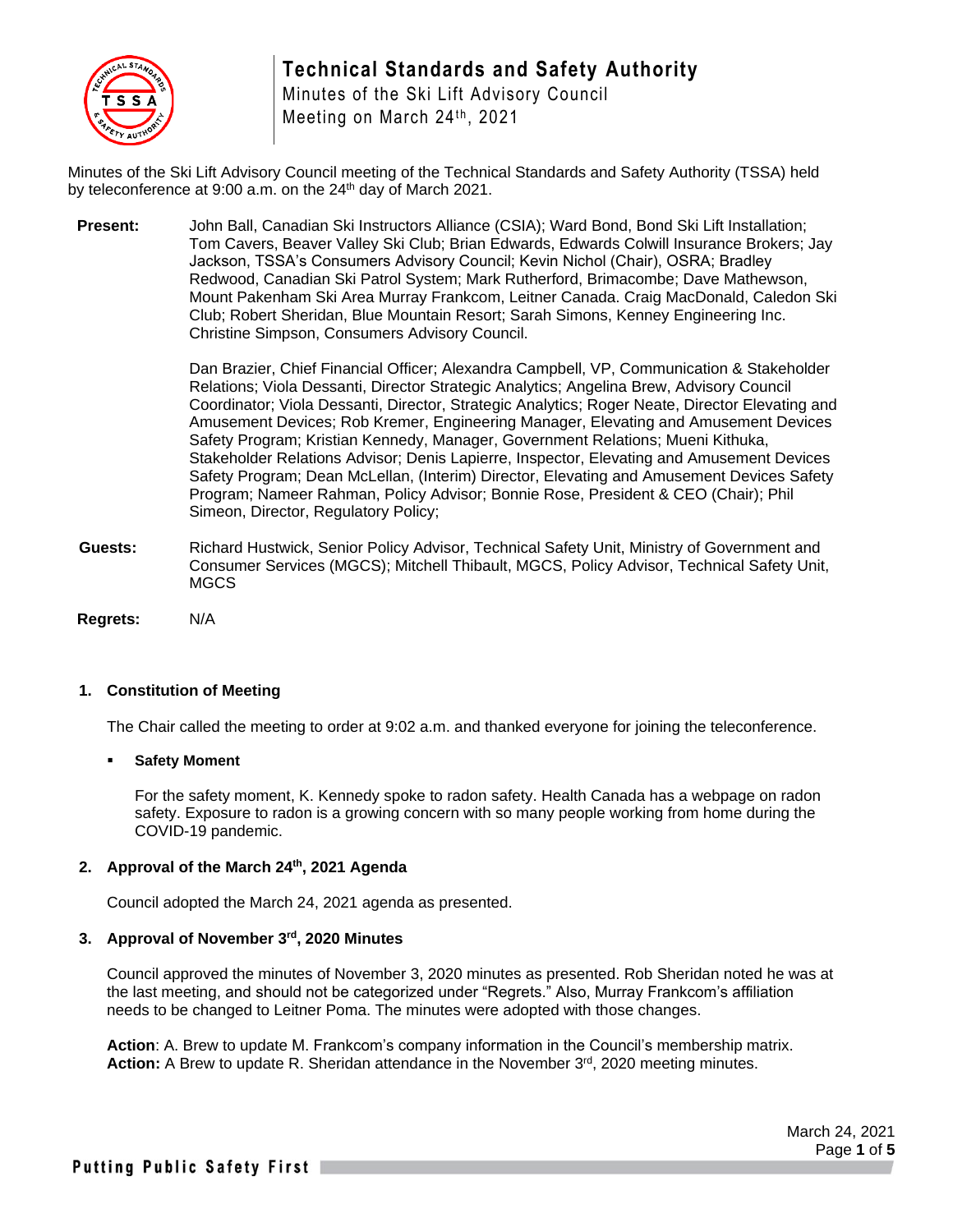

## **4. Review of Action Items from Last Meeting**

R. Neate reviewed the action items. He noted that there are some action items outstanding. The 20/20 (OASIS) item will stay live as it is yet to be implemented in the ED/AD/Ski program. On unseated passenger issue, it was part of incident reporting, R. Neate noted. It is therefore done.

There were no questions or comments from Council.

#### **5. Chair's Update**

K. Nichol spoke to this item and treated it as read. He noted that it has been an exceptionally difficult year for the ski industry. He thanked TSSA for the assistance in the waiving of fees. It was very much appreciated by the sector and speaks to the cooperative relationship with the sector.

A. Campbell noted that the funding relief is coming via government. TSSA is facilitating it. K. Nichol noted that operators do not always know the details; they see it coming from TSSA, but they appreciate the bigger picture.

There were no other questions or comments from Council.

#### **6. TSSA President & CEO's Report**

#### ▪ **Strategic Priorities**

B. Rose treated her report, circulated to Council prior to the meeting, as read. She did note that the OASIS portal went live in March 2021 for The Boilers and Pressure Vessels Program.

There were no questions or comments from Council.

#### **7. Outcomes-Based Regulator**

P. Simeon provided Council with an update on the progress being made on TSSA's transformation to becoming an outcome-based regulator. There were two items of focus: compliance standards and enhanced authorizations process.

These two tools are about rewarding good actors and achieving safety outcomes. He provided a snapshot on progress on rolling out the outcome-based regulatory processes. As part of that snapshot, he noted that the ski compliance standard will be rolled out in the near future. P. Simeon detailed the rationale behind enhancing the authorization process, notably improved safety outcomes. P. Simeon also detailed the rationale for compliance standards.

D. McLellan walked through a model ski compliance standard on the screen. He noted that when the working group meets the sector will be asked if it makes sense and if anything is missing. He explained how the process worked for escalators, including 2-3 meetings to review, propose and adjust the compliance standards. He explained that it is a living document that will change over time as the code changes and safety issues evolve.

K. Nichol mentioned that there is a working group proposed, which represents a cross-section of the sector. He asked if TSSA will show the compliance standard landing page content presented at the council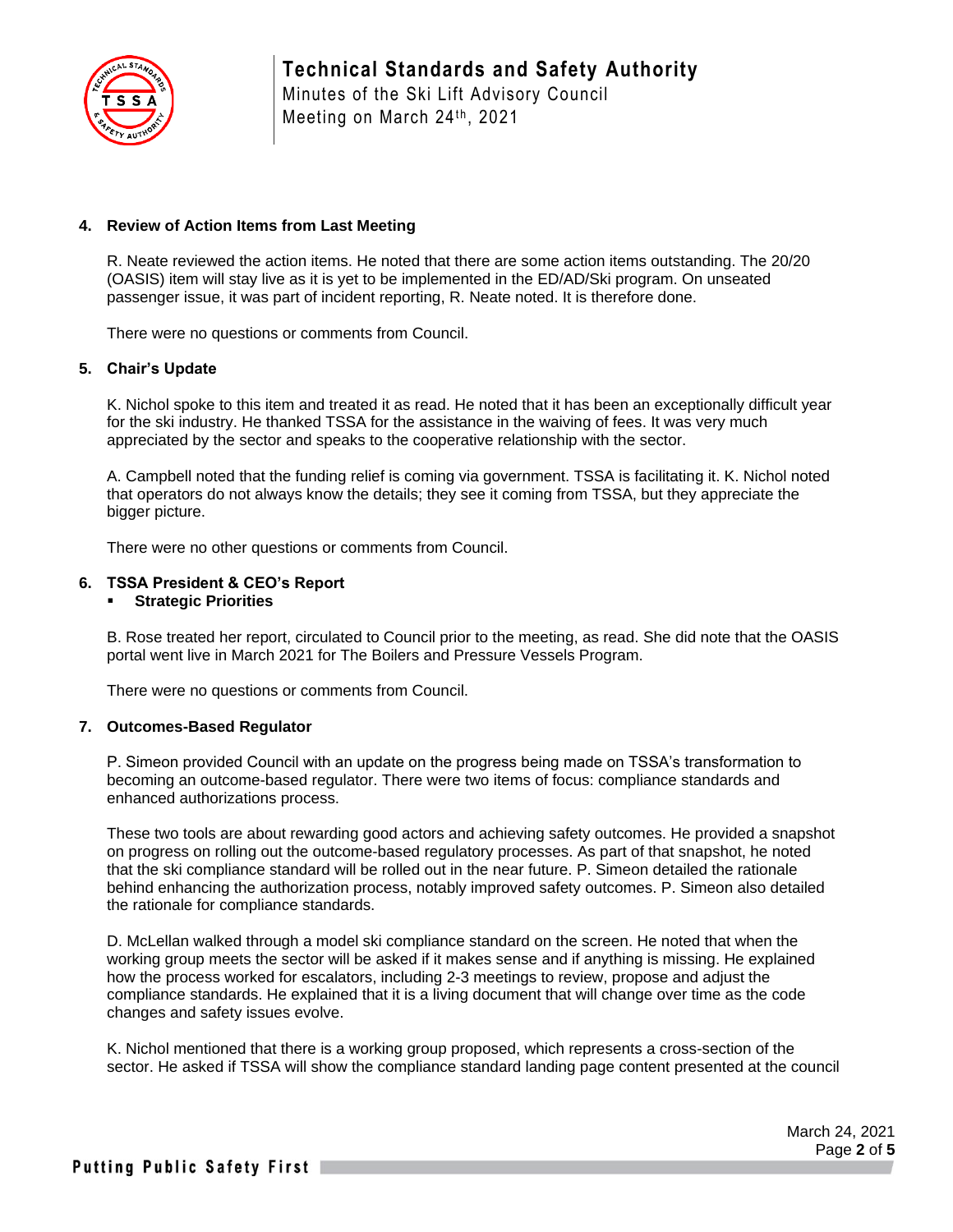

# **Technical Standards and Safety Authority**

Minutes of the Ski Lift Advisory Council Meeting on March 24<sup>th</sup>, 2021

meeting. D. McLellan confirmed that TSSA will do that. S. Cooke will attend the working group meetings to walk through the process.

T. Cavers commented that there could be compliance issues that cannot be addressed in 14 days. Is there a method to work with inspectors and engineers to take a look at compliance times? P. Simeon spoke to the general policy approach, noting that the compliance standard is focusing on high-risk compliance matters. Because the compliance standard is predictable and the compliance requirements known ahead of time, the sector is in a position to address them. There would likely be no surprises. R. Neate commented that when TSSA reviews all the compliance standards with stakeholders and selects the high-risk items, there will be a consensus. For instance, if safety components are failing on the device, this is an instant hazard and, everyone will agree that the safest thing to do is keep the device shut down until all the parts required to run the equipment are obtained.

K. Nichol added that the working group is broadly representative of expertise and is not just limited to council members. He put out a call for members, in case any additional interest is out there.

There were no other questions and comments from Council.

## **8. CAD Update**

P. Simeon noted that six CAD amendments have been under review, three published. He spoke generally about the TSSA approach to CAD amendments and noted that the Ski CAD amendments will be posted in April, adopting the 2019 code. It should be online in the next few weeks and in-force before the next ski season.

K. Nichol noted that bringing code adoption into a more routine process is something council has been encouraging. He is happy to hear that it will not be lagging behind the latest standards released every five years.

There were no other questions or comments from Council.

#### **9. Stakeholder Engagement**

A. Campbell reminded the council that TSSA is reviewing its stakeholder engagement mechanisms as noted at previous council meetings. TSSA is reviewing the terms of reference and will have it posted for comment in the near future. She noted that TSSA wants councils to focus on providing input on the organization's strategic priorities, as B. Rose's presentation highlighted and as P. Simeon demonstrated with the outcome-based regulator changes. She walked through the changes being contemplated in addition to aligning council agendas with strategic objectives. Concerns were raised at the last council meetings about limiting members' terms and the impact that could have on retaining subject matter expertise. She noted that TSSA will post for recruitment but if there are no new members to be considered, the position will default to the incumbent. When consumer representation was noted, K. Kennedy introduced C. Simpson as the new consumer representative. The chair welcomed Christine to the meeting.

There were no questions or comments from Council.

# **10. Safety & Compliance Report**

R. Wiersma commented that there is not much activity in the sector due to reporting periods culminating in November and then in the next quarter due to the pandemic affecting the ski season. Last year there were already a few incidents by this time. It is a unique season for doing this analysis. He did note that the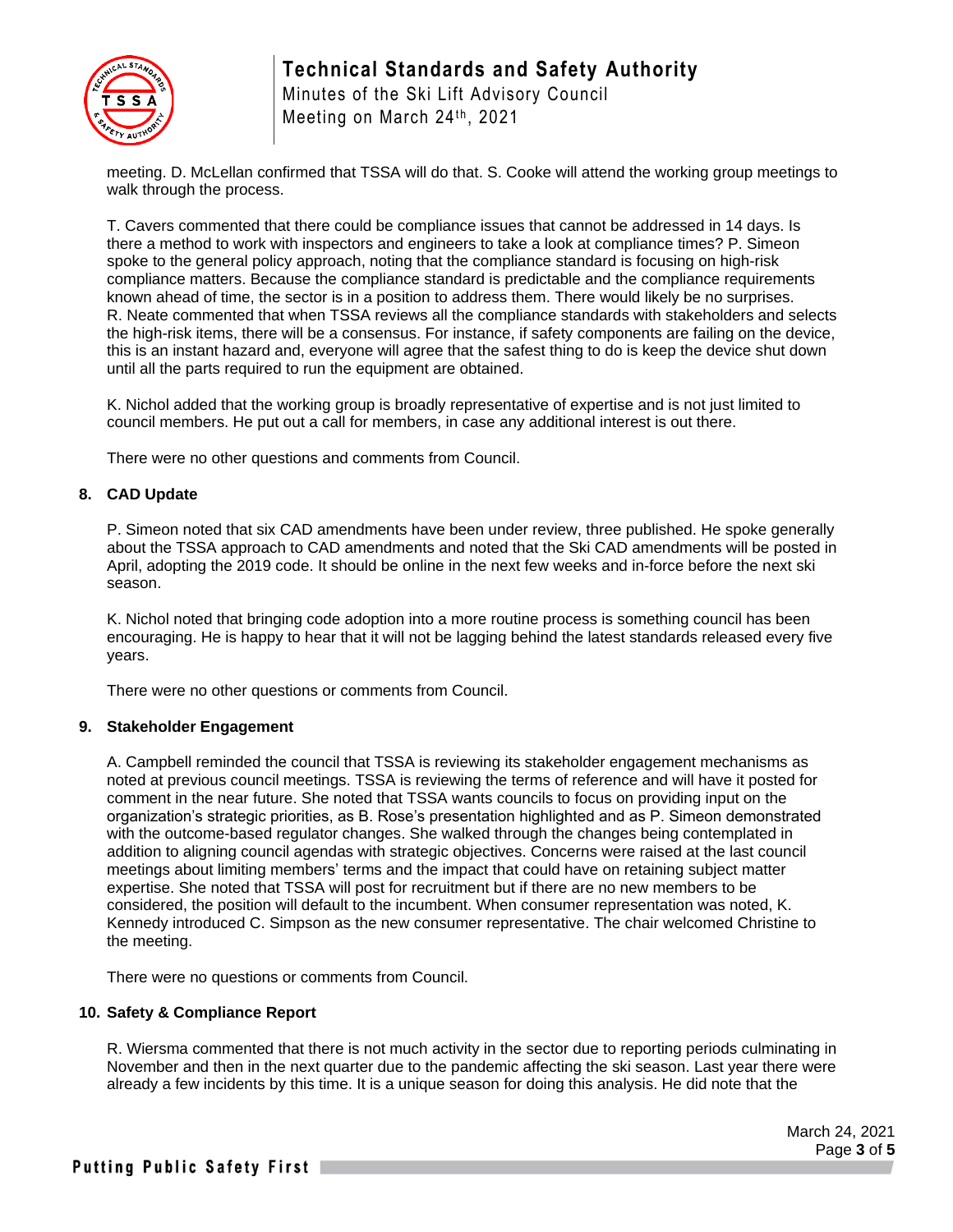

Minutes of the Ski Lift Advisory Council Meeting on March 24<sup>th</sup>, 2021

inventory of ski lifts shows the high-risk devices have seen a substantial decrease. This is mainly due to a change in the risk formula, which now puts more emphasis on recent inspections. Because there are so few devices in the province, a slight change dramatically impacts the data reporting.

There were no questions or comments from Council.

## **11. Incidents/Issues Report**

There were no incidents of note for R. Neate to report. Council discussed the new incident reporting process. M. Rutherford commented that nobody has reported any negative aspects related to it. There was a fall-from-carrier incident. D. McLellan noted all incident reports go to the Spills Action Centre (SAC).

J. Ball said his only comment with regards to new incident reporting was retraining because employees were familiar with the old form. R. Sheridan noted one shortcoming of the form. D. McLellan commented that he realized after the fact that he did not meet with all supervisors before adoption of the new form. That internal oversight has been fixed. He noted that if members have concerns with SAC, let TSSA know and D. McLellan and R. Chohan will follow up.

There were no questions or comments from Council.

## **12. Ministry of Government & Consumer Services (MGCS) Report**

M. Thibault treated the bi-annual report as read. There was nothing specific relating to the ski sector in the report.

The chair thanked the Ministry for its role in fee relief and in public safety.

There were no questions or comments from Council.

#### **13. Business Model (Fee Structure) Update**

D. Brazier treated the report as read. R. Sheridan asked about fee relief and licensing renewal. March 31, 2021 they all come due for amusement devices, ski lifts and elevating devices. His site has not received any renewal packages for any TSSA-regulated devices.

S. Ariyaretnam commented that TSSA will be reaching out to device owners to ask them which devices they will be running. Any payment will be issued for devices used last season. That is why the invoices have not been received yet. Only devices that they are planning to operate in the coming season will be invoiced.

M. Rutherford noted there were invoices received after the fee relief notice was sent. Collections agent called him and the collections agent was not aware of the fee relief. S. Ariyaretnam noted the process of fee relief is manual. He apologized for the collections oversight.

R. Sheridan said that he has submitted contractor licences, but has not heard back. Craig MacDonald said they need the contractor's license to do maintenance. R. Neate indicated that regular renewal packages were late going out this year. They should be arriving soon. He recommended they submit renewals as normal.

The Chair has also received calls about invoices for renewal packages.

There were no other questions or comments from Council.